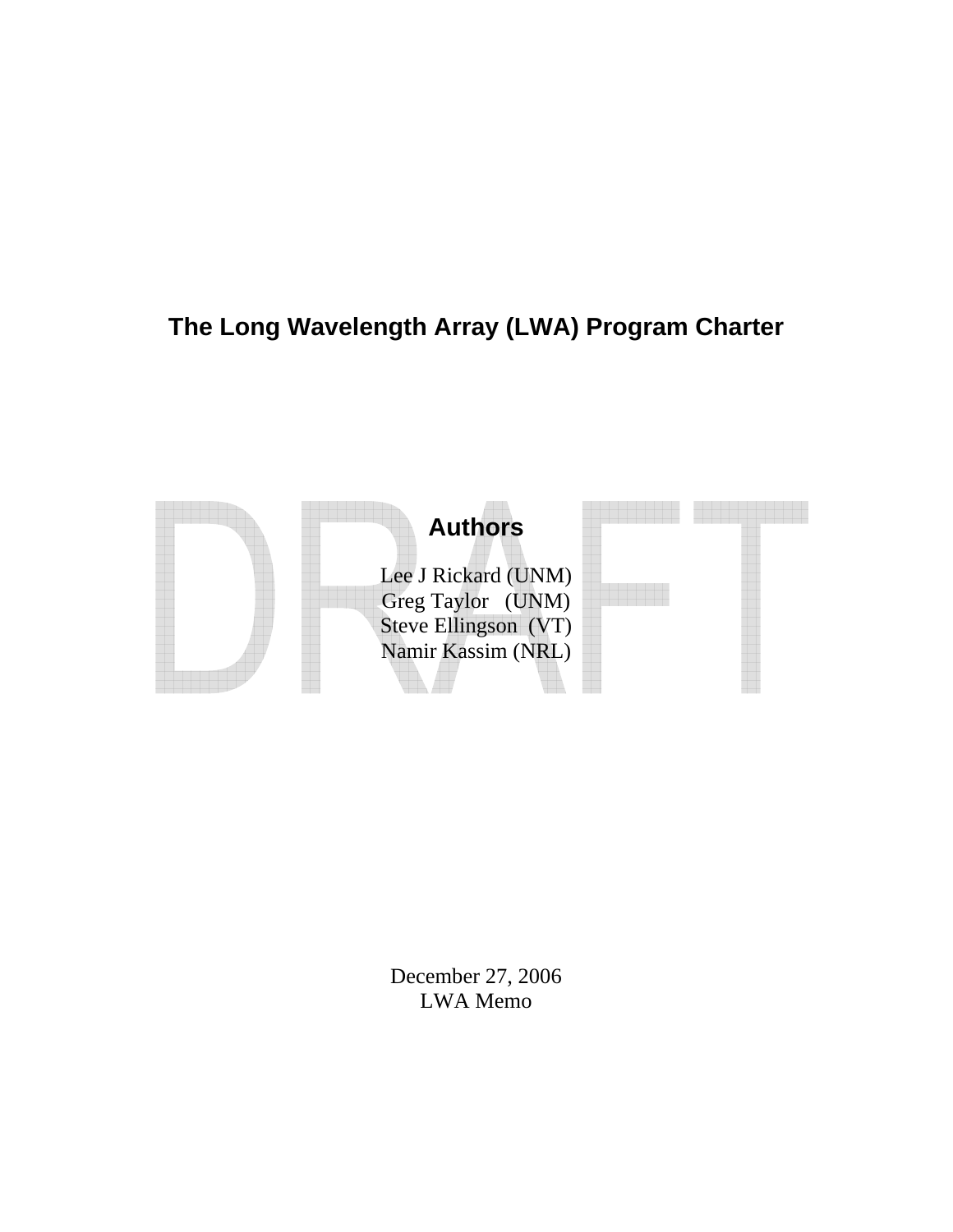# **Contents**

| $\overline{\phantom{0}}$ 6<br>3.4.4 System Engineer (SE)<br>$\frac{1}{2}$ 7<br>3.4.5 Ionospheric Scientist Contract Contract Contract Contract Contract Contract Contract Contract Contract Contract Contract Contract Contract Contract Contract Contract Contract Contract Contract Contract Contract Contr<br>$\frac{1}{2}$ 7<br>3.4.6 System Scientist<br>3.4.7 Project Engineering Teams<br>$\frac{1}{2}$ 7<br>$\overline{\phantom{a}}$ 7<br>$\overline{7}$<br>3.4.9: Technical Working Group<br>$\overline{7}$ |
|----------------------------------------------------------------------------------------------------------------------------------------------------------------------------------------------------------------------------------------------------------------------------------------------------------------------------------------------------------------------------------------------------------------------------------------------------------------------------------------------------------------------|
| 4.0 Program Controls<br>$\Box$ 8<br>4.1 Program Execution Plan (PEP) 8                                                                                                                                                                                                                                                                                                                                                                                                                                               |
|                                                                                                                                                                                                                                                                                                                                                                                                                                                                                                                      |
|                                                                                                                                                                                                                                                                                                                                                                                                                                                                                                                      |
|                                                                                                                                                                                                                                                                                                                                                                                                                                                                                                                      |
|                                                                                                                                                                                                                                                                                                                                                                                                                                                                                                                      |
|                                                                                                                                                                                                                                                                                                                                                                                                                                                                                                                      |
|                                                                                                                                                                                                                                                                                                                                                                                                                                                                                                                      |
|                                                                                                                                                                                                                                                                                                                                                                                                                                                                                                                      |
|                                                                                                                                                                                                                                                                                                                                                                                                                                                                                                                      |
| <i>10</i>                                                                                                                                                                                                                                                                                                                                                                                                                                                                                                            |
| <b>10</b>                                                                                                                                                                                                                                                                                                                                                                                                                                                                                                            |
|                                                                                                                                                                                                                                                                                                                                                                                                                                                                                                                      |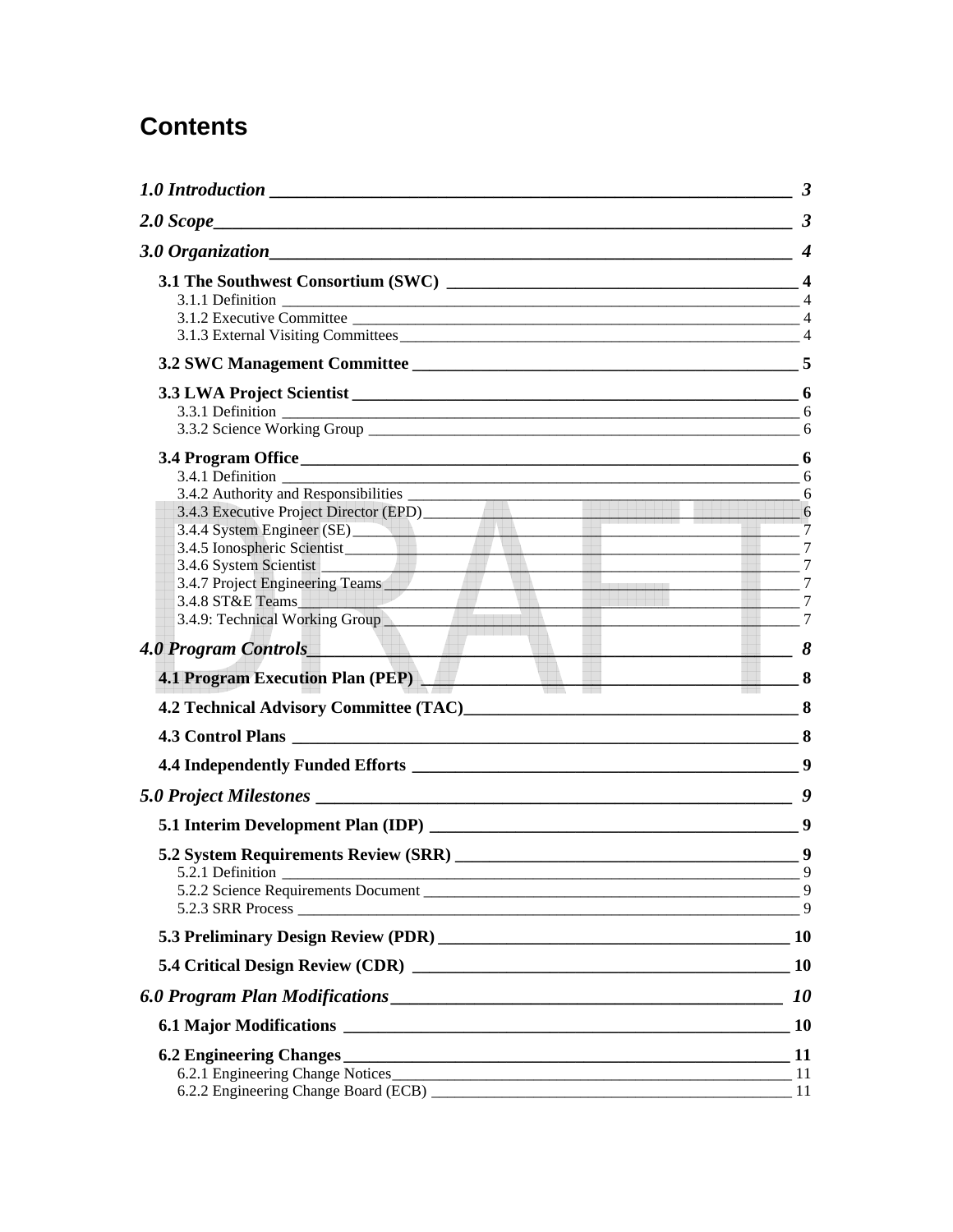## <span id="page-2-0"></span>**1.0 Introduction**

This Program Charter represents a Statement of Work between the Long Wavelength Array (LWA) Program Office (defined below) and the University of New Mexico, represented by the Principle Investigator of the Long Wavelength Array Project. It establishes the project scope, its authority structure, responsibilities of project staff, key milestones and their associated procedures, measures of success, and the role of external advisory groups.

# **2.0 Scope**

The Long Wavelength Array (LWA) project will design, construct, and operate a next generation radio interferometer for the international scientific community, with astronomical imaging power 2-3 orders of magnitude better than current or past capabilities below the FM bands.

The LWA will be a premier US facility for exploring the low-frequency radio spectrum over the next 15 to 20 years, and will provide fundamental advances in knowledge, particularly in the areas of ionospheric physics and astrophysics. This facility will also be important for educating US students and for creating an expert academic user community that can achieve future scientific advances in important areas of ionospheric and astrophysical research. Observing projects for the LWA will generally be open to the US and international communities and selected according to scientific merit. It is hoped that, by breaking open the last poorly explored region of the spectrum still accessible from the Earth's surface, the LWA may enable new, unanticipated fundamental discoveries.

In addition to its role in basic research, the LWA will support applied research in space physics, interferometric imaging, analysis of remotely sensed data, and the broad variety of technical areas involved in its development. Research related to understanding the ionosphere has particular utility to the operation of commercial, civil, and national space systems, as well as other applications to national security.

The LWA Project is currently anticipated to encompass an array of  $\sim$ 52 stations providing a large field of view, excellent sensitivity, and high angular resolution. It includes: the LWA Intermediate Array, designed to provide a significant new capability to probe the ionosphere along with important astronomical objectives, and funded at a level of  $\sim$  \$30M; and other intermediate projects within the scope and direction of the LWA Project, as required by technical, scientific, or resource considerations.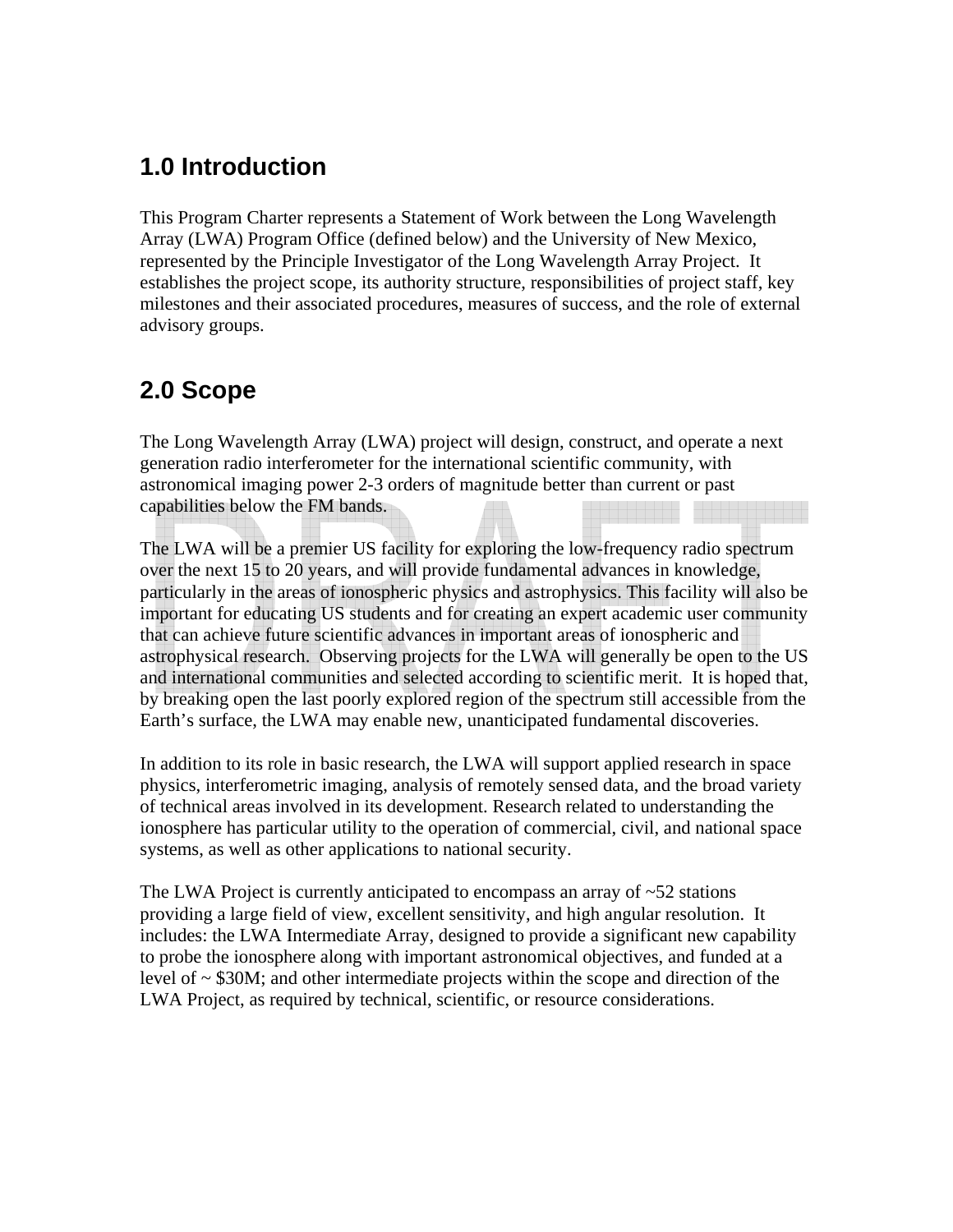# <span id="page-3-0"></span>**3.0 Organization**

The LWA effort is being led by the University of New Mexico (UNM), representing the Southwest Consortium for Radio Astronomy (SWC), with cooperation from the National Radio Astronomy Observatory (NRAO). All contractual and fiscal responsibility for the LWA Project lies with the Regents of The University of New Mexico. The Principal Investigator and Co-Investigator at UNM will oversee a dedicated LWA Program Office with personnel and authority to execute the project. The PI also chairs the SWC Executive Committee, so that he may work directly with the partner organizations at the executive level. The organizational structure of the LWA project is shown in Figure 1.

### *3.1 The Southwest Consortium (SWC)*

**3.1.1 Definition:** The LWA project has its history and genesis in a group of institutions, the Southwest Consortium (SWC), each with a strong interest in the scientific potential of the LWA, and each committed to support the design, construction, and operation of the LWA in the Southwestern US (hence the name). The SWC currently consists of the University of New Mexico, the Naval Research Laboratory, the University of Texas at Austin, and the Los Alamos National Laboratory. The SWC is not a legal entity; however, it represents the interests of the wider scientific community in building and operating the LWA and is a source of scientific and technical expertise. The relationships, responsibilities, and procedures of the SWC are established in a Letter of Understanding signed by the participants.

**3.1.2 Executive Committee:** An Executive Committee (EC) that consists of senior university or laboratory executives represents the Southwest Consortium in advising the LWA project. Each member of the Consortium has one representative on the Executive Committee, appointed by the respective organization. The Executive Committee advises the LWA project in setting policy and direction, including advising the PI on the appointing the LWA Executive Project Director and System Scientists.

**3.1.3 External Visiting Committees:** The EC convenes external SWC Visiting Committees as necessary to provide objective assessments of the LWA project status directly to the EC and to the PIs. The most important of these is the Technical Advisory Committee (defined below).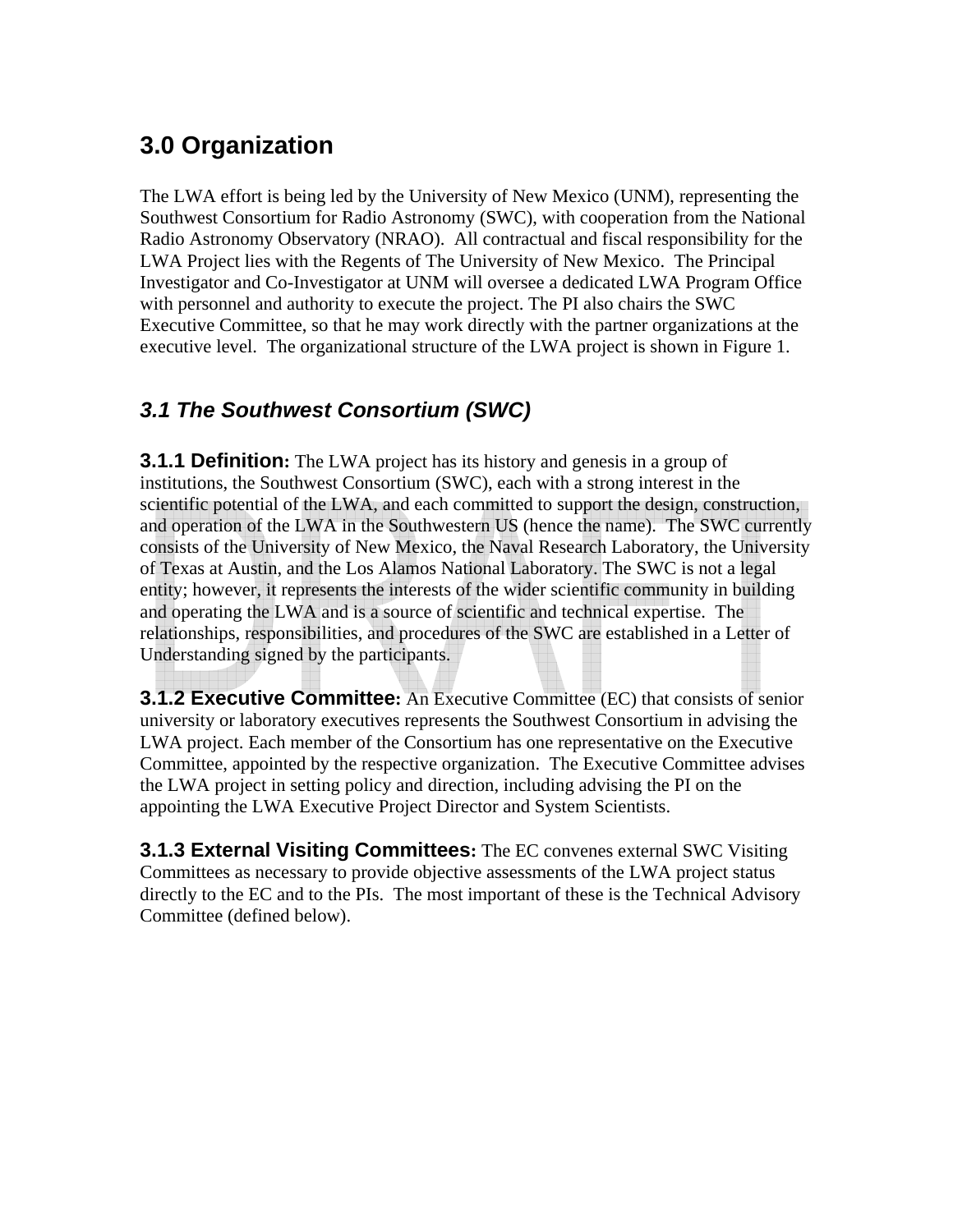<span id="page-4-0"></span>

Figure 1. Organization of the Long Wavelength Array Project

#### *3.2 SWC Management Committee*

The SWC Management Committee consists of representatives of each of the member institutions of the Southwest Consortium, the Project Scientist, and a representative from NRAO. The Project Scientist and NRAO representative are ex-officio members. This committee is chaired by the LWA Scientific Director (the Co-PI) and advises the Executive Project Director on scientific, technical issues, and appointments. The institutional Management Committee members will be the primary representatives to the LWA from their institutions, and are responsible for ensuring that the institutional EC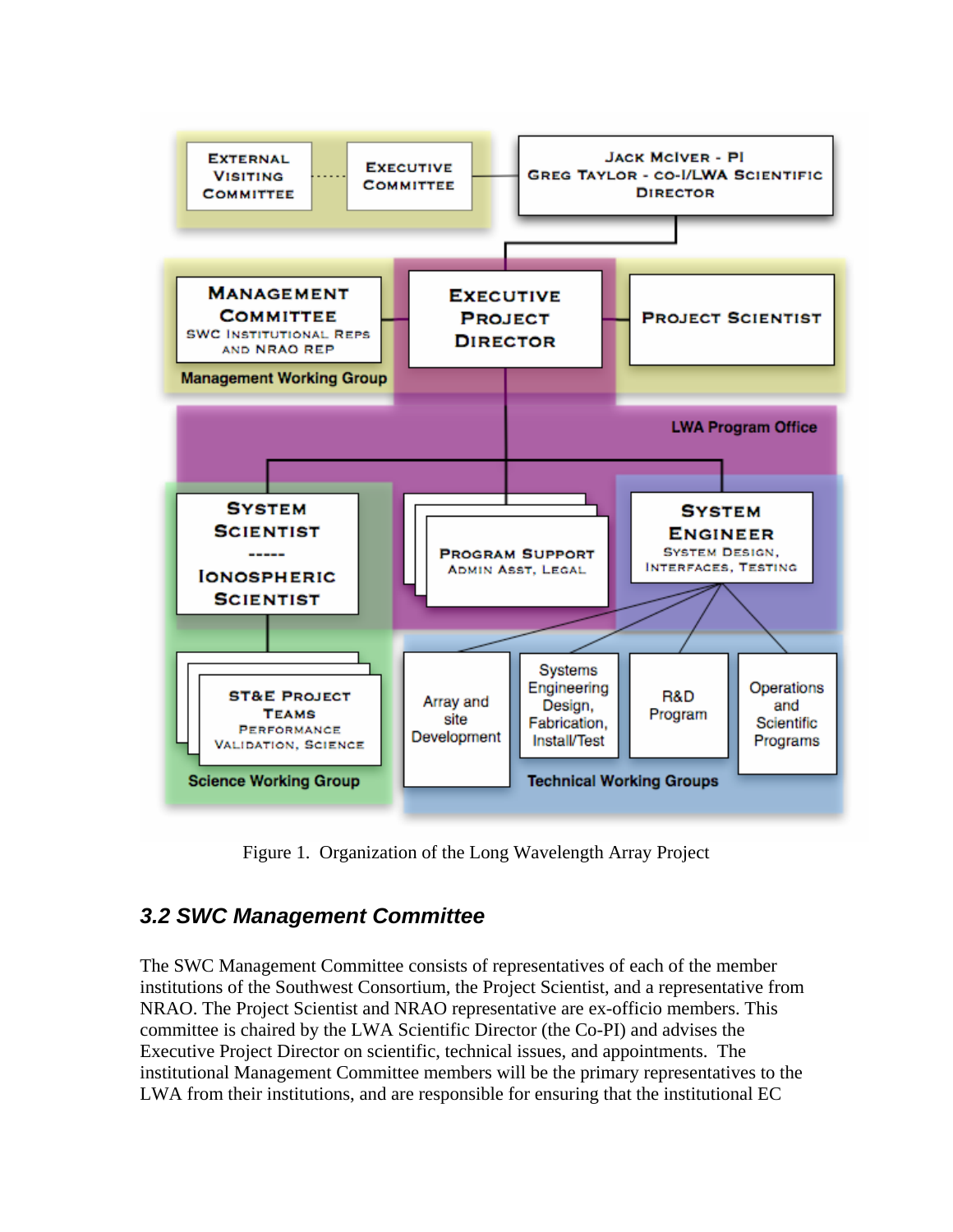<span id="page-5-0"></span>member and his/her senior management is kept informed of LWA activities. Members are appointed and serve at the pleasure of their institutional EC member.

### *3.3 LWA Project Scientist*

**3.3.1 Definition:** The SWC/LWA Project Scientist (PS) has the lead responsibility for defining the top-level requirements for the scientific performance of the LWA instrument, and works closely with the Program Office to ensure that the LWA, as designed and built, will meet them. The SWC/LWA Project Scientist also advises the LWA PIs, Executive Project Director, and System Scientist on scientific aspects of the LWA.

**3.3.2 Science Working Group:** The Science Working Group is made up of scientists with a vested interest in the LWA, but may also include interested outsiders as deemed appropriate by the Project Scientist. Its membership includes scientific leaders of the ST&E Project Teams, the Ionospheric Scientist, and the System Scientist. It is chaired by the Project Scientist, with the Ionospheric Scientist as vice-chair.

## *3.4 Program Office*

**3.4.1 Definition:** The LWA project is directed by a dedicated Program Office. The Program Office oversees the design, construction, testing, and initial operations and maintenance of the LWA during the construction phase of the instrument. The Program Office is located at UNM, and most of the members of the Program Office are expected to be in residence there.

**3.4.2 Authority and Responsibilities:** The authority and responsibilities of the Program Office include:

- Establishing broad project goals and top-level scientific requirements;
- Supervision of the design, development, implementation, and operation of the LWA instrument;
- Acquisition of land and management of contracts to provide power and communications to the LWA stations;
- Implementation and operation of program management controls, processes, analyses, and reporting;
- Identification and coordination of stakeholders, their goals and involvement; and
- Coordination and support of LWA research projects and use of the LWA by the international scientific community.

**3.4.3 Executive Project Director (EPD):** The Program Office is led by an LWA Executive Project Director (EPD), who has day-to-day authority and responsibility for the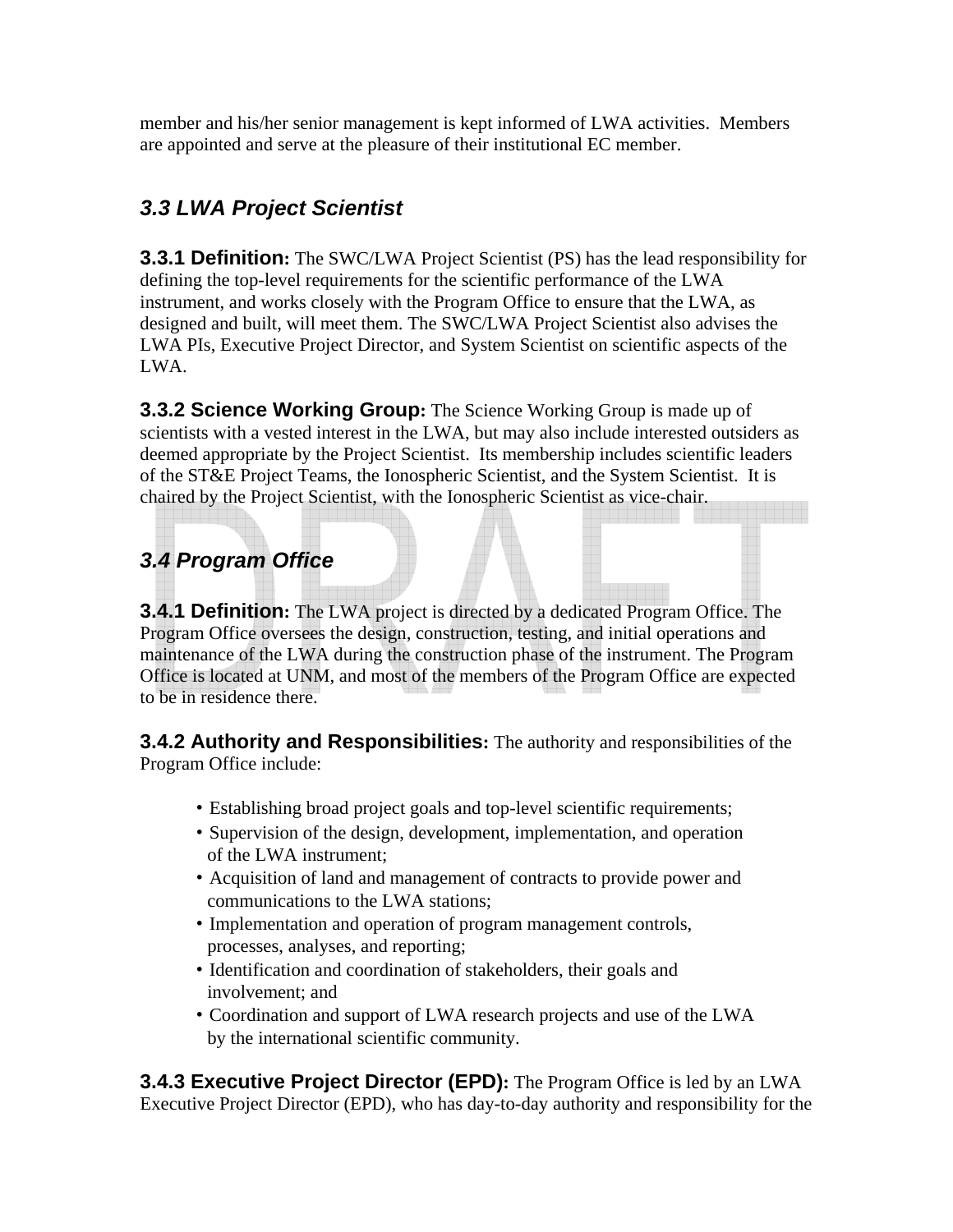<span id="page-6-0"></span>project. The EPD is responsible for the budgeting, work breakdown, and program planning, and for the direction of the R&D and design efforts, construction, and testing and verification necessary to build the LWA.

**3.4.4 System Engineer (SE):** The LWA System Engineer (SE) has decisionmaking authority in engineering matters; acting within the scope of technical decisions approved by virtue of the SRR/PDR/CDR process, the SE provides overall technical guidance for engineers focusing on specific areas of radio astronomical instrumentation, construction, algorithm development, and other needed networking and computing components.

**3.4.5 Ionospheric Scientist:** The Ionospheric Scientist assists the Project Scientist in overseeing the scientific goals and applications of the LWA. The Ionospheric Scientist has the lead responsibility for defining the top-level requirements for the scientific performance of the LWA instrument relating to the ionosphere, advises the LWA PIs, EPD, and PS on scientific aspects of the LWA, and serves on the Science Working Group. The Ionospheric Scientist assists the System Scientist in coordinating the efforts of the Project Engineering Teams and the Scientific Testing and Evaluation (ST&E) Teams (defined below).

**3.4.6 System Scientist:** The System Scientist assists the Project Scientist in overseeing the scientific goals and applications of the LWA. The System Scientist works with the Ionospheric Scientist, Project Scientist and the Program Office to ensure that the scientific requirements for the LWA are met. The System Scientist assists the Ionospheric Scientist in coordinating the efforts of the Project Engineering Teams and the Scientific Testing and Evaluation (ST&E) Teams (defined below), and serves on the Science Working Group.

**3.4.7 Project Engineering Teams:** Individual aspects of the engineering design of the LWA instrument are the responsibility of the Project Engineering Teams. The team definitions and memberships are determined by the EPD and SE, and are aligned with the Work Breakdown Structure (Antenna & Front End Subsystem, Station Digital Electronics Subsystem, etc.)

**3.4.8: Technical Working Group:** The Technical Working Group is the central engineering organization of the project, the engineering analog of the Management Working Group. It is chaired by the System Engineer, and includes the Project Engineering Team leaders. The technical leaders of the ST&E Project Teams (defined below) are also members.

**3.4.9 ST&E Teams:** In order to ensure broad input from the outside community, the LWA program will encourage the establishment of university and institute-based Scientific Testing and Evaluation (ST&E) teams. Such teams with different areas of concentration will provide input to assure that the science objectives of the LWA are met as the instrument develops, with concentration on such issues as algorithms to handle wide field imaging, ionospheric calibration, RFI rejection, etc. The ST&E teams will be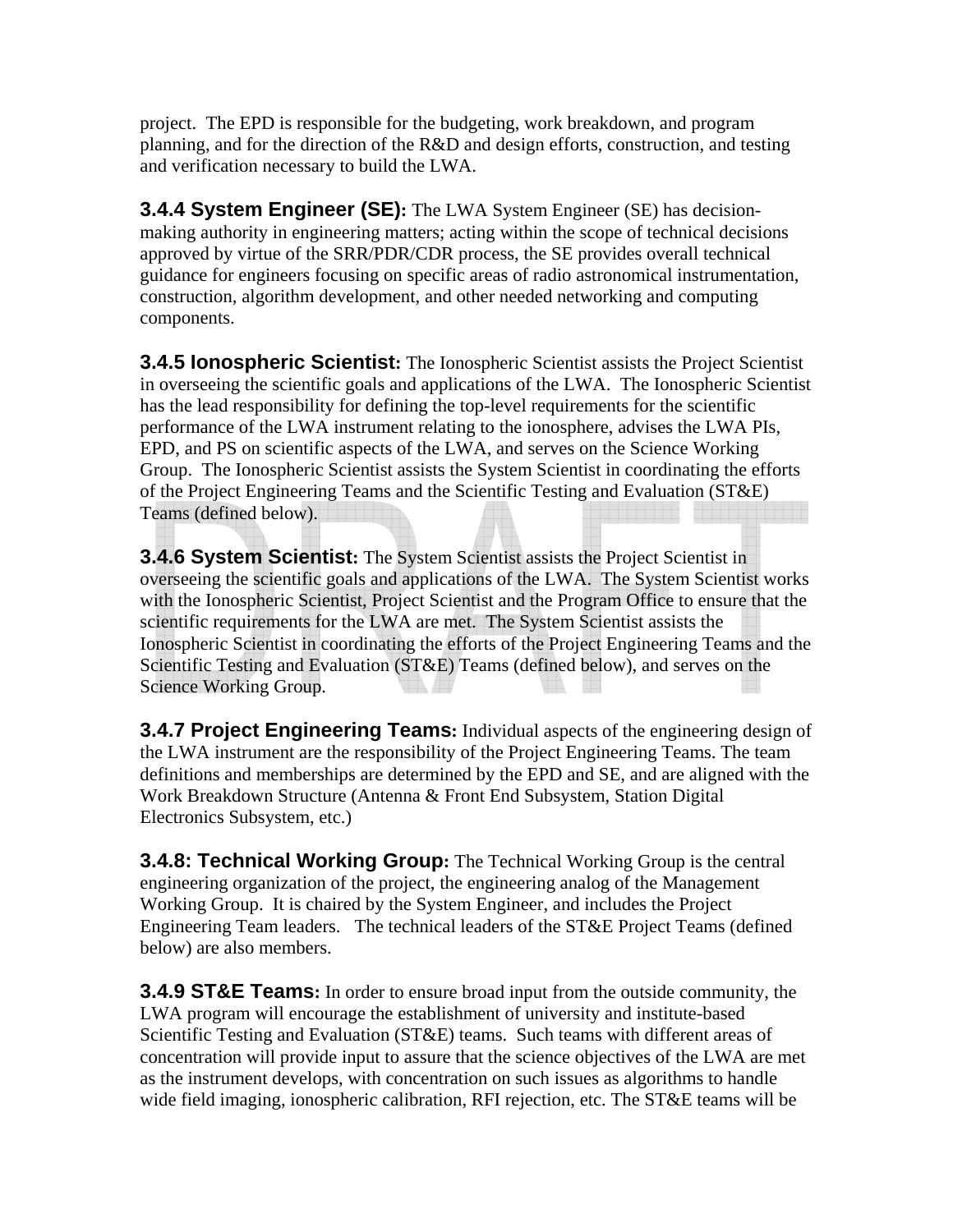<span id="page-7-0"></span>distributed at participating universities and institutions over the entire US, to establish a community engaged in long wavelength astronomy, ionospheric physics, and space science research.The team definitions and memberships are determined by the EPD and PS.

# **4.0 Program Controls**

#### *4.1 Program Execution Plan (PEP)*

The Program Office will prepare a detailed Program Execution Plan (PEP), with tasks to be performed by all project participants. This Execution Plan will provide the baseline for total program cost estimates and will be used as the reference for future program control assessments. We anticipate the PEP will identify tasks that will need to be completed with funding from other sources. These tasks will be clearly identified in order to separate them from the funded efforts. For tasks that are to occur under this contract, the task statements will be structured to enable monitoring by earned value, with status reported typically biweekly. The overall program status thus reflected will be reported on a monthly basis. Cost and schedule variances thus revealed will be controlled and benchmarked against the PEP.

### *4.2 Technical Advisory Committee (TAC)*

Formal milestones (discussed below) have been established at which the system specifications may be refined or even rebaselined to reflect the impact of severe schedule or cost issues. Essential to the completion of these milestones will be the advice of the Technical Advisory Committee (TAC). The TAC is an External Visiting Committee, selected by the Executive Committee to provide objective assessments at the System Requirements Review (SRR), the Preliminary Design Review (PDR), and the Critical Design Review (CDR). The EC selects candidate members of the TAC; the PIs arrange for their participation in the review process. TAC membership is selected at least 6 weeks before the review, to facilitate document review.

#### *4.3 Control Plans*

The Program Office will also establish: a Risk Management Plan, to address significant uncertainties in the developing system; a Change Control Plan, to provide disciplined management of alterations in the physical or functional characteristics of the design; a Configuration Control Plan; Documentation and Communication Plans; and other procedures as required for the successful completion of the project.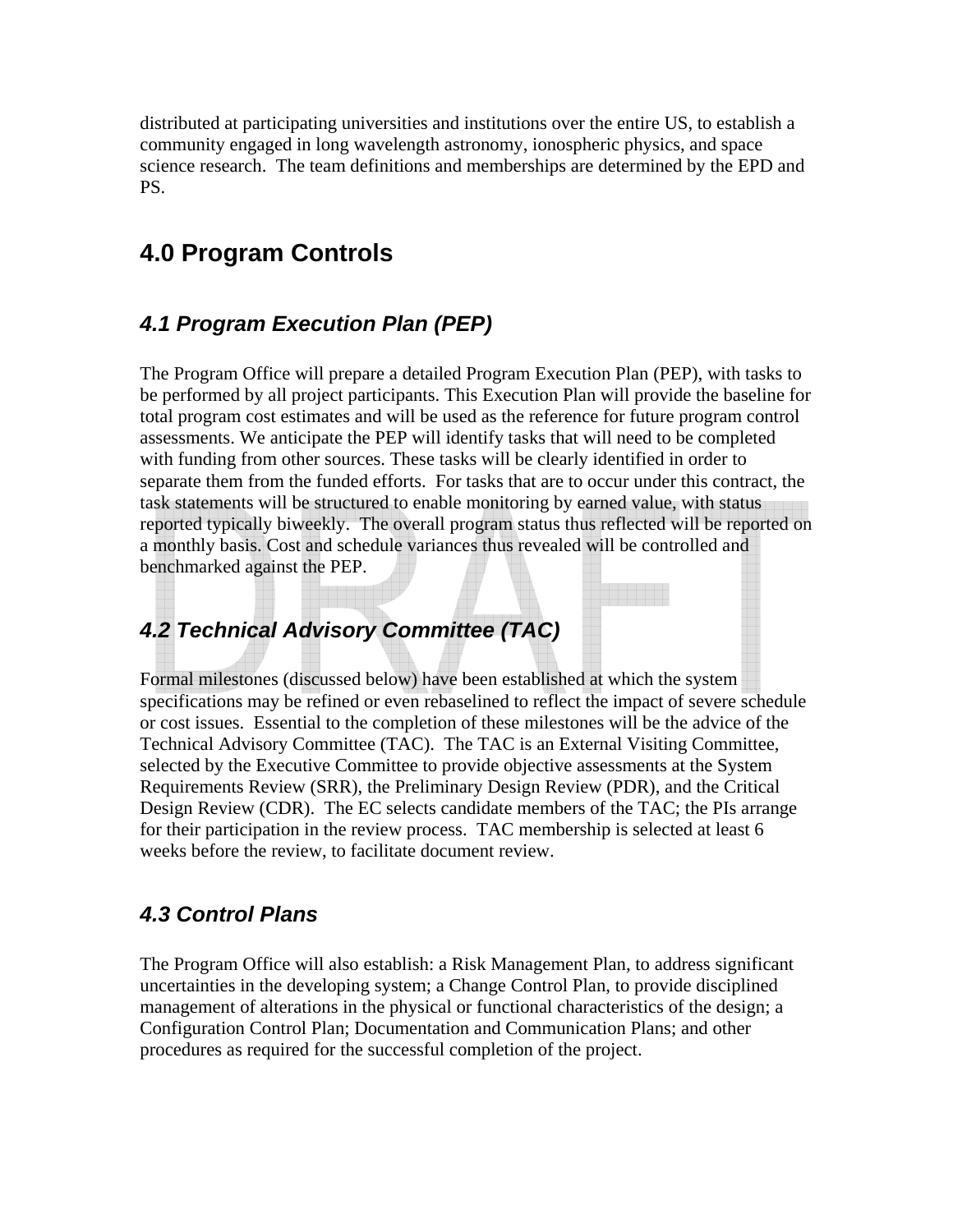#### <span id="page-8-0"></span>*4.4 Independently Funded Efforts*

For work that cannot be pursued under this contract, the Program Office will promote the development of independently funded efforts. The long-term role of the Program Office in these instances will be as a coordinator of these independent efforts with ongoing project activities. Close collaboration between the project staff and the independentlyfunded researchers and engineers will be important to maximize the value of these efforts.

## **5.0 Project Milestones**

### *5.1 Interim Development Plan (IDP)*

The Interim Development Plan (IDP) specifies tasks through the System Requirements Review (SRR, discussed below), including long-lead tasks. The Program Execution Plan takes over after approval at SRR. The IDP is developed jointly by the Executive Project Director and the System Engineer, adapting from the draft Long-term Development Plan established in the initial proposal, and in consultation with the funded participants. The IDP is submitted directly to the EC, and is simultaneously disclosed to the funded participants. The EC allows two weeks for comment. After one additional week of review, the EC approves the IDP, possibly with remedial actions specified. Approval can take the form simply of an absence of a call for remediation.

### *5.2 System Requirements Review (SRR)*

**5.2.1 Definition:** The System Requirements Review (SRR) is the process for approval of specifications and architecture at the system and station levels (as defined by the SE); task definitions through CDR (as defined by the EPD); cost models and spending profile (as defined by the EPD); and revisions to the Science Requirements Document (SRD, defined by the PS) necessitated by the above.

**5.2.2 Science Requirements Document:** The Science Requirements Document (SRD) is produced by the Project Scientist, with the assistance of the LWA System Scientist, the Ionospheric Scientist, and the Science Working Group. The process for formal approval of the SRD begins when the Project Scientist submits it to the EC for consideration, and simultaneously discloses it via the LWA memo series. The EC allows one week for public comment. After one further week of review, the EC either approves or rejects the SRD. This approval need not be a formal document; absence of rejection suffices.

**5.2.3 SRR Process:** Specifications and architectures are developed by the SE using the SRD, in consultation with the project participants. Task definitions and cost data are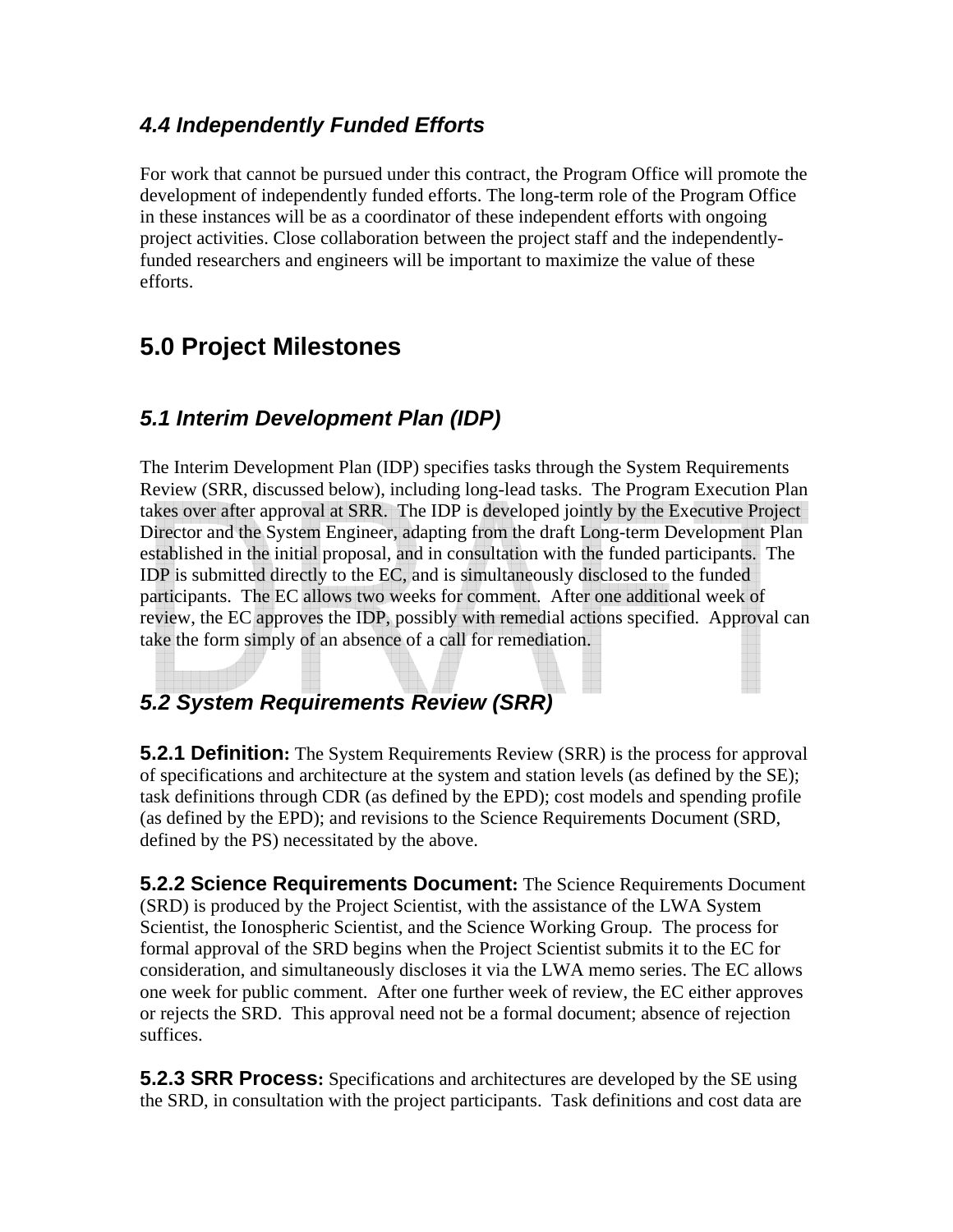<span id="page-9-0"></span>developed by the EPD in consultation with the SE and project participants. The PS reviews the SRR material before its release to the TAC to ensure conformance with SRD and to deal with possible scaling down or compromise of science requirements. The SRR material is reviewed by TAC, not necessarily by an in-person review. The individual TAC members then provide reports directly to the EC. The EC considers the TAC comments and issues its approval within one week, possibly with remedial actions; approval may be simply the absence of a call for remediation.

#### *5.3 Preliminary Design Review (PDR)*

The Preliminary Design Review (PDR) is the process for approval of the preliminary design and associated cost data (as prepared by the SE, consolidated from task outputs); re-approval of cost models and spending profile (as prepared by the EPD); and revisions to the SRD necessitated by the above (as prepared by the PS). The PS reviews the PDR material before release to the TAC to ensure conformance with the SRD and to deal with possible scaling down or compromise of science requirements. The PDR material is reviewed by TAC (not necessarily in person); TAC members individually provide reports directly to the EC. The EC considers the TAC comments and issues its approval within one week, possibly with remedial actions. Approval may be simply an absence of a call for remediation.

### *5.4 Critical Design Review (CDR)*

The Critical Design Review (CDR) is the process for approval of the final design. The final design and associated cost data, results of issue analyses and trade off studies, etc., are consolidated from task outputs by the SE. A revised budget is developed by the EPD. The CDR materials are reviewed by the TAC (not necessarily in person); TAC members individually provide reports directly to the EC. The EC considers the TAC comments and issues its approval within one week, possibly with remedial actions. Approval may be simply an absence of a call for remediation.

### **6.0 Program Plan Modifications**

#### *6.1 Major Modifications*

Anything explicitly approved by the EC requires EC approval to be changed. Program modifications are normally done in the context of the primary milestones – the SRR, PDR, or CDR. If this is not possible (e.g., in the case of unanticipated or emergency situations or opportunities), then any project participant may submit a request for a modification to the EC in writing. EC policy must be to decline approval automatically if the situation addressed is not both "extraordinary" and "urgent". Otherwise, the EC must